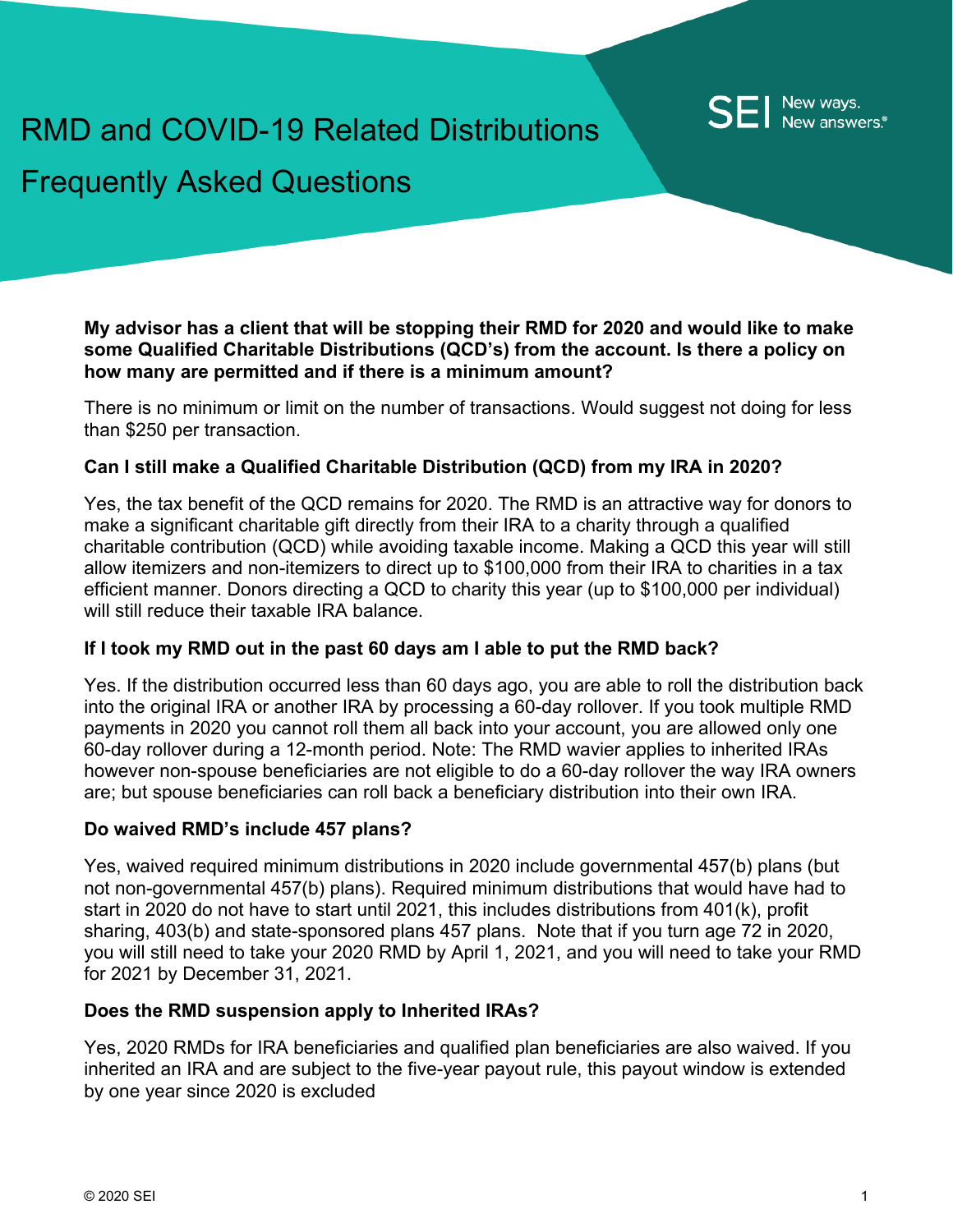# **To forgo RMDs in 2020, do you need to advise your custodian or will they automatically not take it?**

This depends on the arrangements you have set up with the custodian; if you and custodian have agreed on a regular distribution date or schedule, then you should notify the custodian he/she doesn't want to take a 2020 distribution.

## **Does the wavier apply to individuals who are beneficiaries?**

Yes, the waiver also applies to individuals who have an RMD requirement for 2020 and are beneficiaries under an inherited IRA or of a deceased participant who had an account in a retirement plan. If the beneficiary is required to take all distributions from the plan or IRA within five calendar years following the death, the 2020 year does not count in determining the fiveyear period.

# **Does the rollback rule apply to 2020 RMDs received by a beneficiary?**

No, this rollback rule does not apply to 2020 RMDs received by a non-spouse beneficiary under an inherited IRA or of a deceased participant in a retirement plan. If a non-spouse beneficiary received an RMD during 2020, the amount cannot be rolled back.

# **What happens to RMD deadlines?**

RMDs for individuals over age 70 ½ are suspended until 2021. For 2021 and beyond, the RMD rules will be applied as if 2020 never happened. In other words, all the RMD deadlines in future years will apply as usual, and any deadlines that would have otherwise applied for 2020 will simply be ignored

#### **Are there other ways that I can access money from my retirement account?**

Yes. Clients can take COVID-19 related distributions. IRA/Retirement Plan Owners can take up to \$100,000 (in aggregate) from IRAs and/or employer plans. Distribution must be made at any time in 2020.

Distributions must meet one of the following criteria (overall fairly broad provisions):

- Individual must have been diagnosed with COVID-19
- Individual must have spouse/dependent diagnosed with COVID-19
- Must have experienced adverse financial consequences as a result of being quarantined, furloughed, been laid off or had work hours reduced because of the disease
- Individual is unable to work because they lack childcare as a result of the disease
- Own a business that closed or operated under reduced hours b/c of the disease, or
- Individual must have met some other reason the IRS decides to say is OK

## **What else do I need to know about COVID-19 related distributions from retirement plans?**

Distributions are exempt from 10% early withdrawal penalty, which is important if under 59  $\frac{1}{2}$ years of age.

They are not subject to mandatory withholding from employer plans. The employee can selfcertify that the distribution is COVID-19 related. Distributions are eligible to be repaid over 3